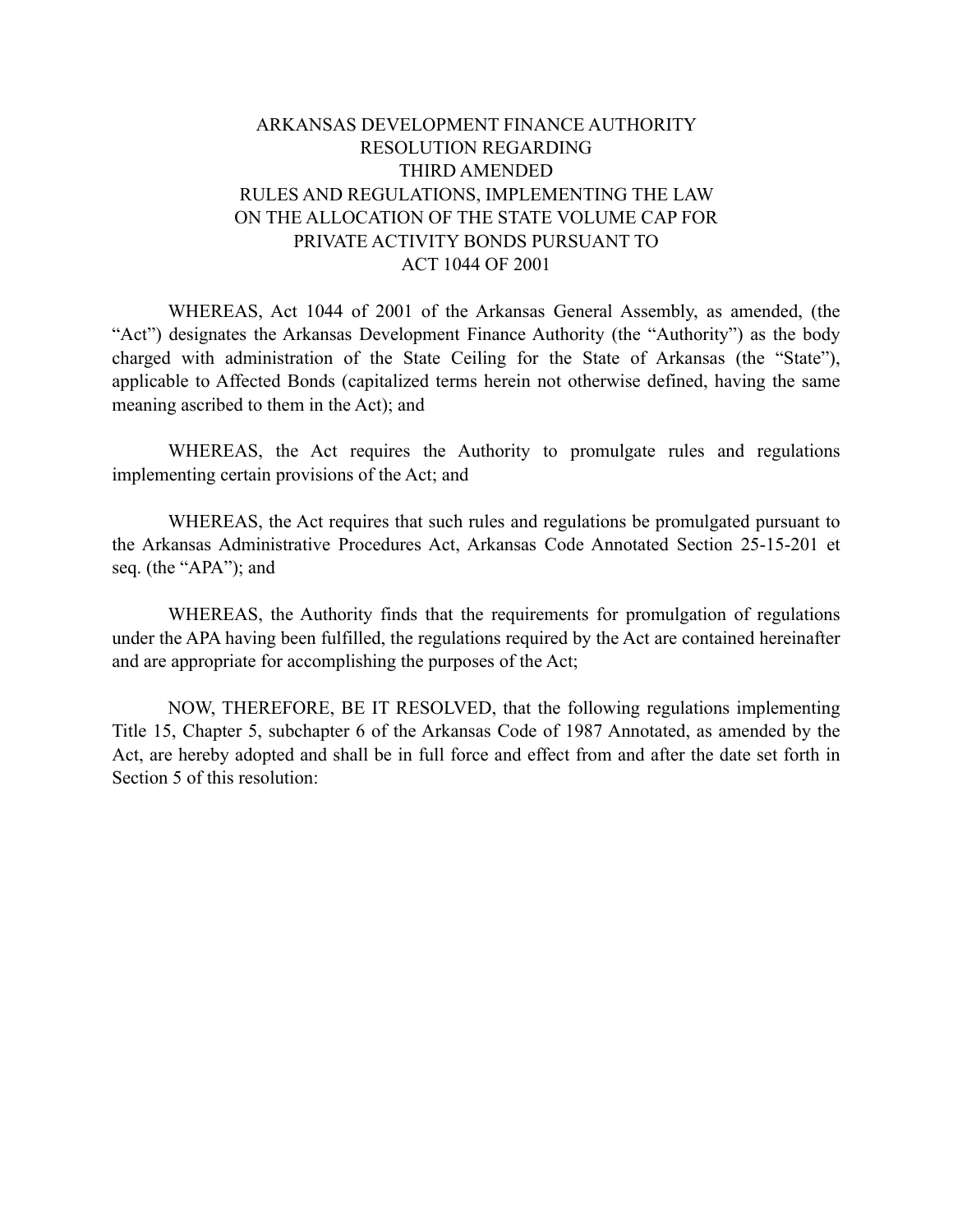#### THIRD AMENDED RULES AND REGULATIONS REGARDING ALLOCATION OF THE STATE VOLUME CAP FOR PRIVATE ACTIVITY BONDS

#### TABLE OF CONTENTS

| SECTION 1.        |     |                                                                       |   |
|-------------------|-----|-----------------------------------------------------------------------|---|
|                   | 1.1 |                                                                       |   |
|                   | 1.2 |                                                                       |   |
|                   | 1.3 |                                                                       |   |
| <b>SECTION 2.</b> |     |                                                                       |   |
|                   | 2.1 |                                                                       |   |
|                   | 2.2 |                                                                       |   |
| SECTION 3.        |     |                                                                       |   |
|                   | 3.1 |                                                                       |   |
|                   | 3.2 |                                                                       |   |
|                   | 3.3 |                                                                       |   |
|                   | 3.4 |                                                                       |   |
| <b>SECTION 4.</b> |     |                                                                       |   |
|                   | 4.1 | Applications requesting reservation of volume cap from the statutory  |   |
|                   |     | allocations of the Authority or the Arkansas Student Loan Authority 3 |   |
|                   | 4.2 | Multi-family residential bond Applications requesting reservation of  |   |
|                   |     |                                                                       |   |
|                   | 4.3 | Applications requesting reservation of volume cap from the General    |   |
|                   |     | Category Allocation                                                   | 3 |
| SECTION 5.        |     |                                                                       |   |
|                   | 5.1 |                                                                       |   |
|                   | 5.2 |                                                                       |   |
| SECTION 6.        |     |                                                                       |   |
|                   | 6.1 |                                                                       |   |
|                   | 6.2 |                                                                       |   |
|                   | 6.3 |                                                                       |   |
|                   | 6.4 |                                                                       |   |
|                   | 6.5 |                                                                       |   |
|                   | 6.6 | Effect of Denial to Carryforward a Reservation of Volume Cap 7        |   |
|                   | 6.7 |                                                                       |   |
| <b>SECTION 7.</b> |     | DUTY OF ISSUER TO FILE NOTICE OF ISSUANCE OF PRIVATE ACTIVITY BONDS8  |   |
|                   | 7.1 |                                                                       |   |
|                   | 7.2 | IRS Form 8038.                                                        |   |
|                   | 7.3 |                                                                       |   |
| <b>SECTION 8.</b> |     | RIGHT TO APPEAR BEFORE THE VOLUME CAP ALLOCATION COMMITTEE8           |   |
|                   | 8.1 |                                                                       |   |
|                   | 8.2 |                                                                       |   |

### TABLE OF CONTENTS (cont.)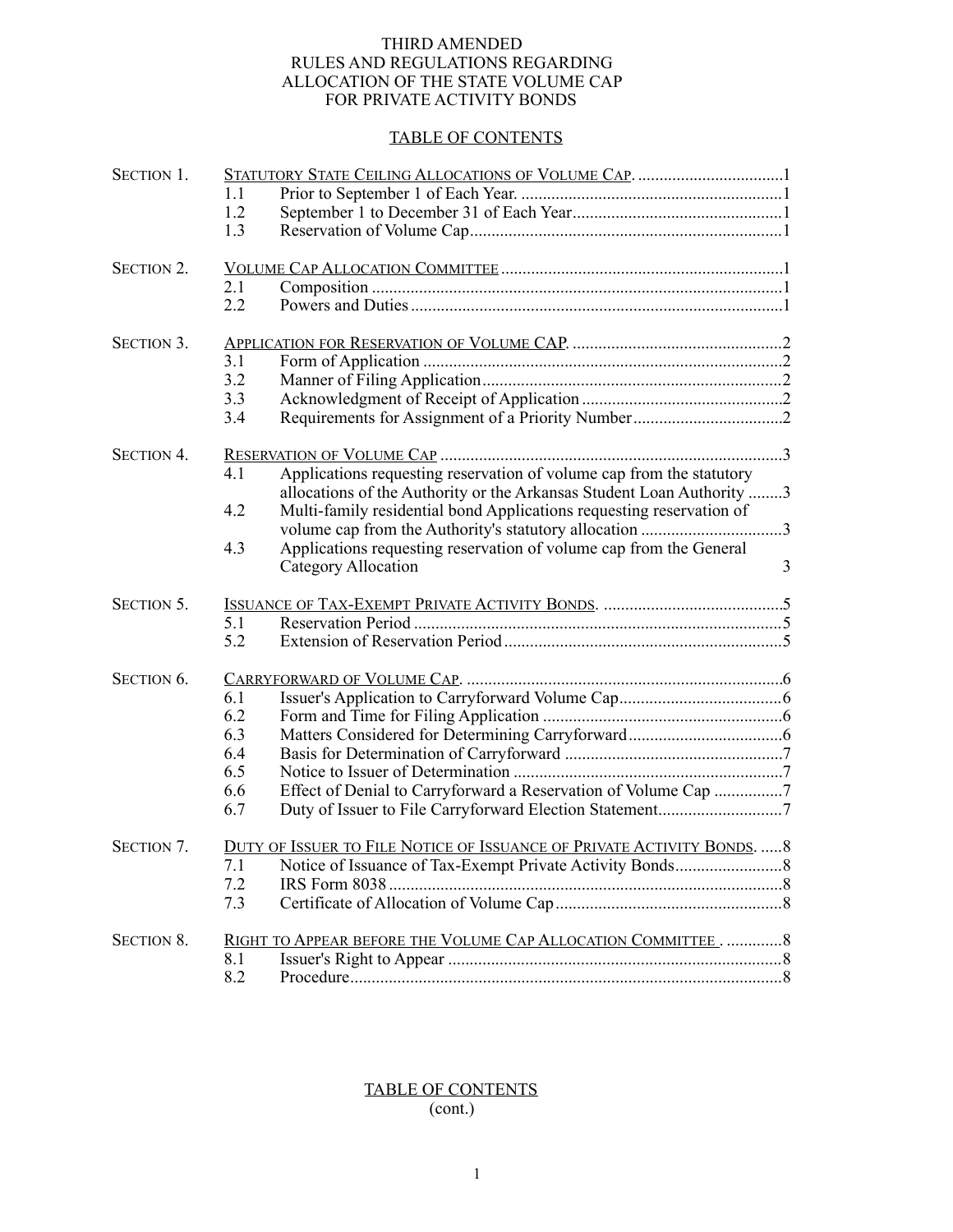| SECTION 9.         | 9.1<br>92                                                        |  |
|--------------------|------------------------------------------------------------------|--|
| <b>SECTION 10.</b> |                                                                  |  |
|                    | 10.1                                                             |  |
|                    | 10.2                                                             |  |
| <b>SECTION 11</b>  |                                                                  |  |
|                    | 11.1                                                             |  |
|                    | 11.1.                                                            |  |
| APPENDICES.        | <b>APPLICATION FOR RESERVATION OF VOLUME CAP</b><br>$A-1$        |  |
|                    | $A-2$ .<br>APPLICATION FOR CARRYFORWARD OF VOLUME CAP            |  |
|                    | NOTICE OF ISSUANCE OF TAX-EXEMPT PRIVATE ACTIVITY BONDS<br>$B-1$ |  |
|                    | $C-1$<br>CERTIFICATE OF ALLOCATION OF VOLUME CAP                 |  |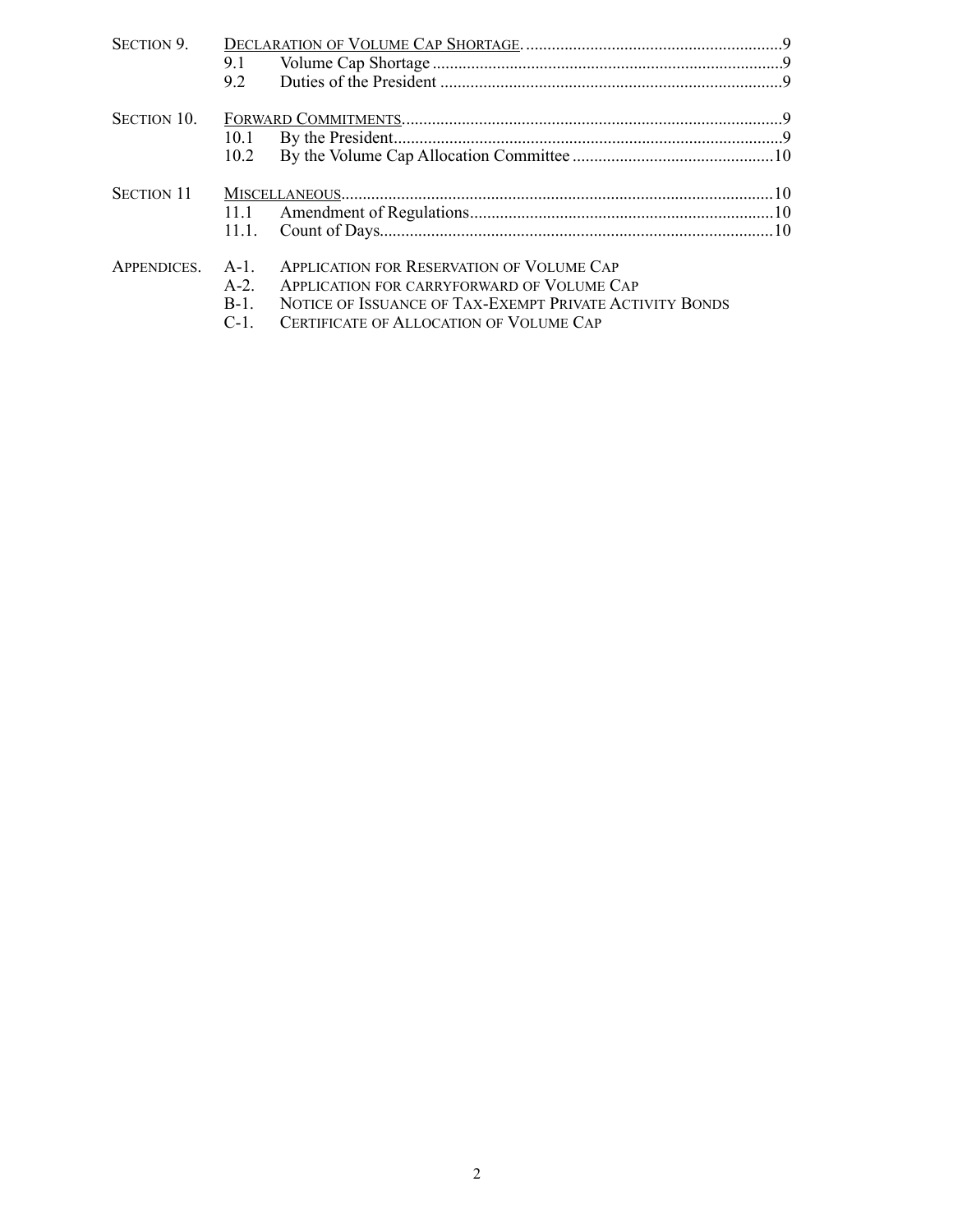### SECTION 1. STATUTORY STATE CEILING ALLOCATIONS FOR VOLUME CAP.

1.1 Prior to September 1 of Each Year. Pursuant to Ark. Code Ann. § 15-5-603, until September 1 of each year, "statutory allocations" from the aggregate state ceiling for volume cap are to the following issuers in the percentages indicated:

- (a) Sixty percent (60%) to the Authority, *Ark. Code Ann § 15-5-603(a)(1)*, distributed as follows:
	- (i) Ten percent (10%) for multifamily residential housing;
	- (ii) Seventeen percent (17%) for single family residential housing;
	- (iii) Thirty-three percent (33%) for industrial development;
- (b) The above distribution of the Authority's statutory allocation may be amended by resolution of the Authority's Board of Directors;
- (c) Ten percent (10%) to the Arkansas Student Loan Authority, *Ark. Code Ann. § 15-5-603(a)(3);* and
- (d) Thirty percent (30%) to all state or local statutorily authorized issuers, *Ark. Code Ann. § 15-5-603(c)*, the "General Category" allocation.

 1.2 September 1 to December 31 of Each Year. Pursuant to Ark. Code Ann. § 15-5-603(c), any amount of the statutory allocation to the Authority or to the Arkansas Student Loan Authority, not accepted as a reservation of volume cap by the President of the Authority (the "President") prior to September 1 of each year, shall be considered a part of the General Category allocation and be subject to reservation by any authorized issuer.

1.3 Reservation of Volume Cap. Reservation of volume cap by any issuer authorized to issue tax-exempt private activity bonds shall be in accordance with the procedures detailed in Sections 3, 6, or 10, *infra.*, as applicable.

#### SECTION 2. VOLUME CAP ALLOCATION COMMITTEE.

 2.1 Composition. A Volume Cap Allocation Committee, comprised of the following members or their equivalent successors, as appropriate, is hereby established:

- (a) Executive Director of the Arkansas Economic Development Commission<sup>-</sup>
- (b) Director of the Arkansas Department of Finance and Administration;

and

- (c) President of the Arkansas Development Finance Authority.
- 2.2 Powers and Duties.
	- (a) The Volume Cap Allocation Committee may meet in person or by other means of communication in performing any duties authorized under these regulations.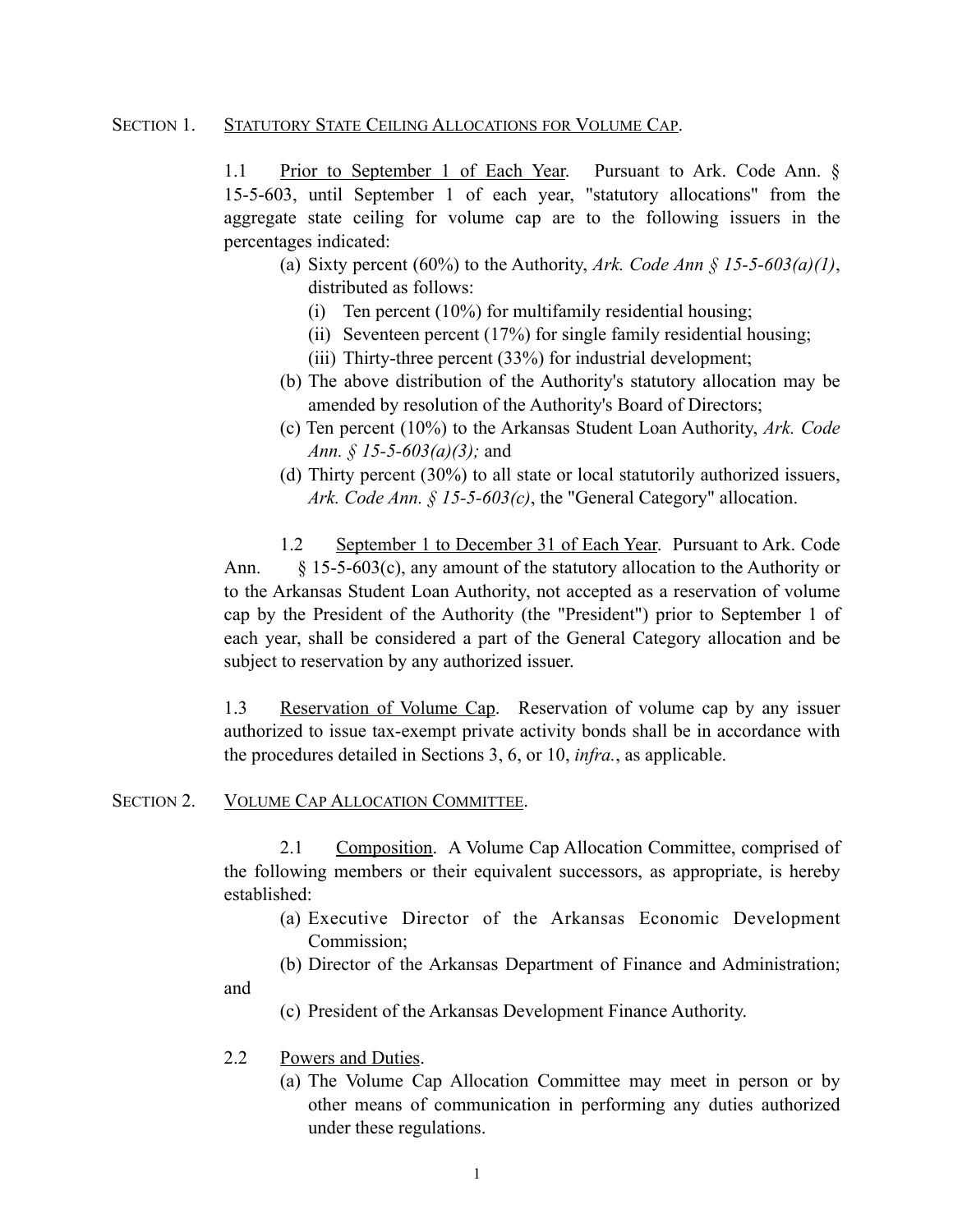(b) The Volume Cap Allocation Committee has the authority to perform those duties prescribed to it in these Third Amended Rules and Regulations Regarding Allocation of the State Volume Cap for Private Activity Bonds ("Regulations").

## SECTION 3. ISSUER'S APPLICATION FOR RESERVATION OF VOLUME CAP ("Application").

3.1 Form of Application. The Application shall be substantially in the form attached to these regulations as Appendix A-1.

3.2 Manner of Filing Application. All Applications must be delivered to the Authority and shall be addressed to:

> Arkansas Development Finance Authority Volume Cap Reservations P.O. Box 8023 Little Rock, Arkansas 72203-8023

3.3 Acknowledgment of Receipt of Application ("Acknowledgment"). Within ten (10) days of the filing of an Application, the President shall send an Acknowledgment to bond counsel that signed the Application. Such Acknowledgment shall advise bond counsel:

- (a) The Filing Date, which will be the date the Application was received;
- (b) The Priority Number, if assigned; which will be sequentially numbered from the last Priority Number assigned for the calendar year; and
- (c) That the Application is:
	- (i) Accepted as a reservation of volume cap;
	- (ii) Pending acceptance/rejection as a reservation of volume cap pursuant to subsection 4.2 or subsection 4.3, *infra.*;
	- (iii) Denied as a reservation due to a lack of volume cap; or
	- (iv) Not assigned a Priority Number because it fails to meet the requirements of subsection 3.4, *infra*.

3.4 Requirements for Assignment of a Priority Number. Assignment of a Priority Number requires the following:

- (a) Applications can be filed no earlier than the first business day of the calendar year in which received;
- (b) Applications can be filed no earlier than sixty (60) days prior to the expected issuance date of the bonds;
- (c) Applications must be complete. To be complete, an Application must:
	- (i) State the name of the issuer;
	- (ii) State the principal amount of bonds to be issued, including taxable bonds;
	- (iii) State the amount of volume cap allocation sought;
	- (iv) State the purpose for the volume cap, including a description of any project to be funded with bond proceeds;
	- (v) State the principal users of the volume cap (if different than the issuer);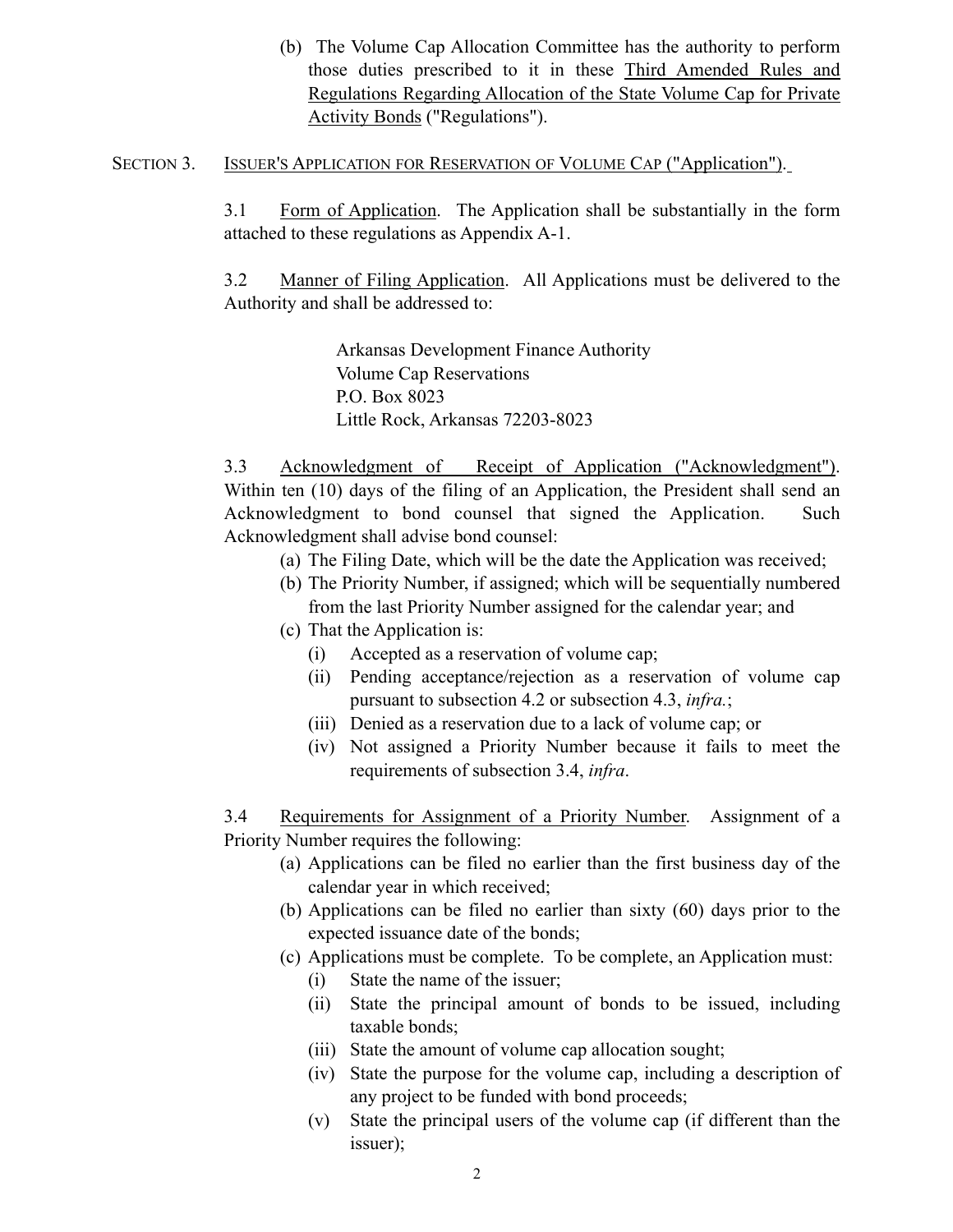- (vi) State the date of adoption of the bond authorizing resolution or other official action;
- (vii) Include a copy of the bond authorizing resolution or other official action which meets the requirements for an "official intent" set forth in  $26$  C.F.R  $\frac{6}{3}$  1.150-2(e);
- (viii) State the Arkansas statutory authority for the issuance of the bonds;
- (ix) State the name, address, and telephone number of bond counsel; and
- (x) Be signed and dated by bond counsel.
- (d) For multifamily residential bond Applications, compliance with paragraphs (a) through (c) of this subsection 3.4 and a complete "Multi-Family Housing Application" as required by the Authority's "Guidelines for Allocating Multi-Family Tax Exempt Private Activity Volume Cap" effective at the time of the Filing Date.

## SECTION 4. RESERVATION OF VOLUME CAP.

4.1 Applications requesting reservation of volume cap from the statutory allocations of the Authority or the Arkansas Student Loan Authority. Excluding multi-family residential bond Applications, acceptance of an Application as a reservation of volume cap from the statutory allocations of the Authority or the Arkansas Student Loan Authority will be based upon the earliest assigned Priority Number.

4.2 Multifamily residential bond Applications requesting reservation of volume cap from the Authority's statutory allocation.

- (a) The Authority's Board of Directors will determine whether to accept an Application as a reservation of volume cap based upon:
	- (i) The Priority Number;
	- (ii) The need for multi-family residential housing in the particular area of the state in which the development is to be located;
	- (iii) The characteristics of the proposed development, particularly the affordability characteristics of the proposed development;
	- (iv) The feasibility of closing the bond issue within the Reservation Period, as defined in Section 5.1(a)(i), *infra.*; and
	- (v) Any other factor determined necessary for consideration by the Authority's Board of Directors.
- (b) The Board of Directors will direct the President to advise bond counsel in writing:
	- (i) That the Application has/has not been accepted as a reservation of volume cap; and
	- (ii) If accepted, the date of the acceptance and the amount of volume cap reserved.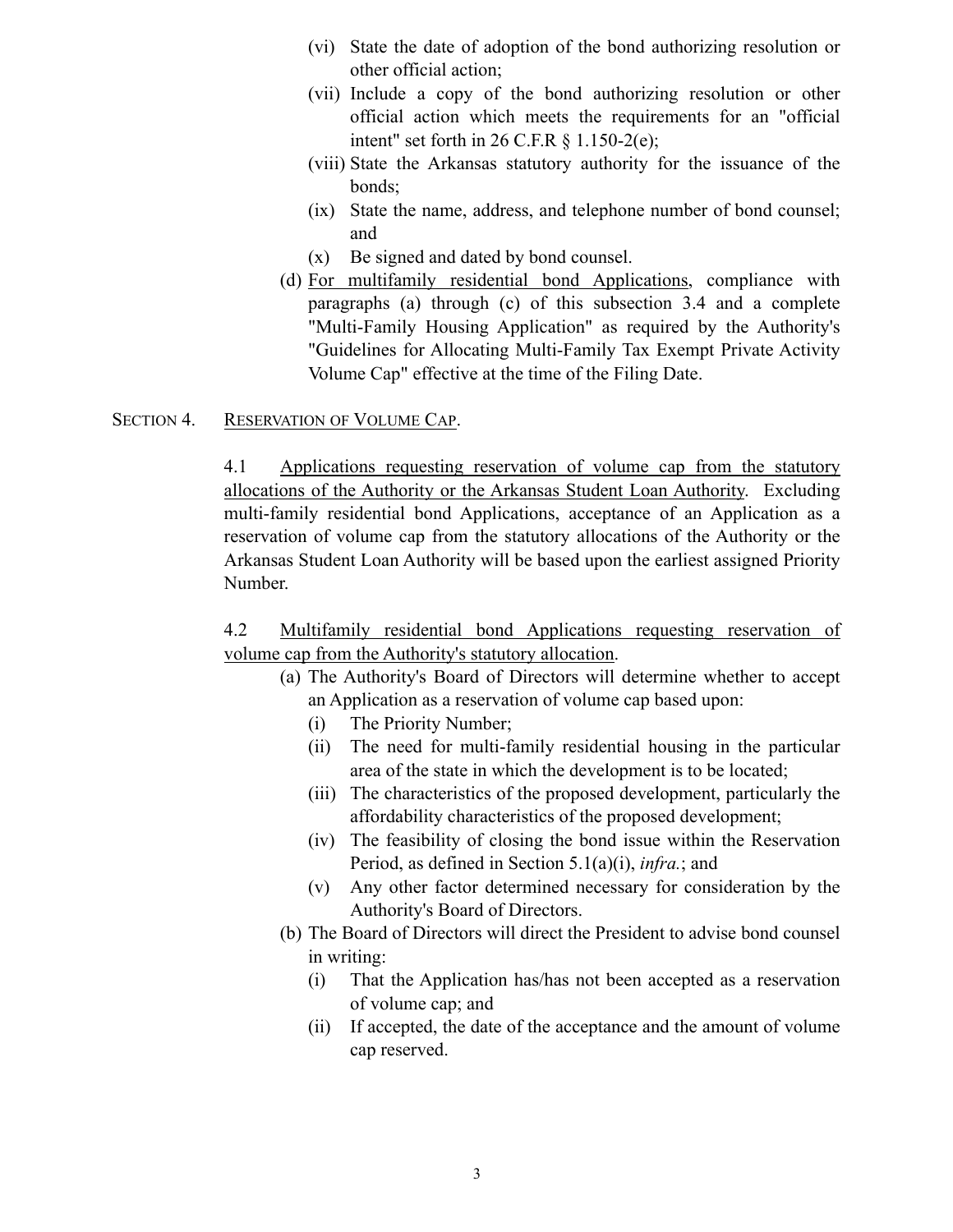4.3 Applications requesting reservation of volume cap from the General Category allocation.

- (a) The Volume Cap Allocation Committee shall have the authority to:
	- (i) Determine whether to accept an Application as a reservation of volume cap;
	- (ii) Reduce the amount of volume cap requested for reservation in an Application;
	- (iii) Defer an Application for a period of time; or
	- (iv) Deny an Application.
- (b) The Volume Cap Allocation Committee will make its determination based upon:
	- (i) The Priority Number;
	- (ii) The feasibility of closing the bond issue within the Reservation Period;
	- (iii) The benefits to the State from the project or activity to be financed, including but not limited to, the creation of jobs, the increased availability of capital for housing, the increased availability of educational opportunities, the economic impact of a project, and the impact of the project or activity on the health, safety and welfare of the State;
	- (iv) The area of the State to be most benefited from the issuance of the bonds, including but not limited to, whether the issuance of the bonds will tend to alleviate conditions in an economically distressed area of the State;
	- (v) Whether a project is likely be moved to another state if not timely financed;
	- (vi) Whether the financing of the project could be delayed until the succeeding calendar year without adverse impact on the project;
	- (vii) The policy objectives of the State;
	- (viii) Whether the Issuer has previously received a reservation of volume cap where tax-exempt private activity bonds have not been issued by delivery and payment;
	- (ix) For multifamily residential bond applications, determination made by the Authority's Board of Directors in accordance with the Authority's "Guidelines for allocating Multi-Family Tax Exempt Private Activity Volume Cap"; and
	- (x) Such other factors as are deemed appropriate by the Volume Cap Allocation Committee.
- (c) The Volume Cap Allocation Committee will direct the President to notify the Issuer in writing that:
	- (i) Its Application has/has not been accepted as a reservation of volume cap;
	- (ii) If accepted, the date of the acceptance and the amount of volume cap reserved for the Issuer; or
	- (iii) Its Application has been deferred for a period of time.
- (d) If the Application is rejected as a reservation of volume cap, the Issuer has the right to appear before the Volume Cap Allocation committee in accordance with Section 8, *infra.*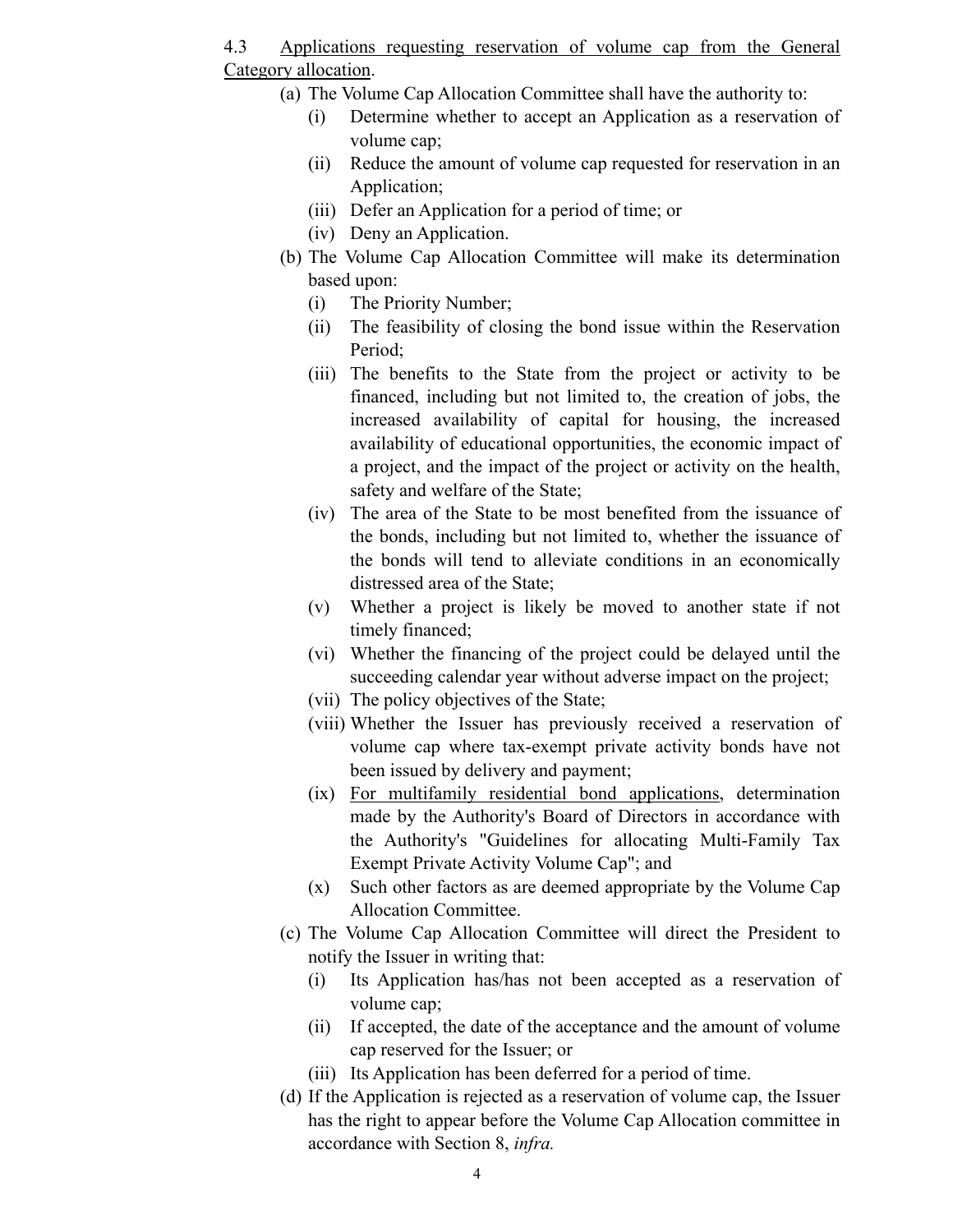## SECTION 5. ISSUANCE OF TAX-EXEMPT PRIVATE ACTIVITY BONDS.

- 5.1 Reservation Period.
	- (a) Tax-exempt private activity bonds utilizing a reservation of volume cap must be issued by delivery and payment no later than:
		- (i) Sixty (60) days following the date the President acknowledges acceptance of the Application as a reservation of volume cap, (the "Reservation Period"), unless extended as set forth in subsection 5.2, *infra.*, or,
		- (ii) December  $31<sup>st</sup>$  of the calendar year, if such date occurs prior to the expiration of the Reservation Period, as extended*.*
	- (b) Unless a request to carryforward volume cap has been filed pursuant to subsection 6.1(b), *infra.*, failure to issue bonds by delivery and payment prior to the expiration of the Reservation Period, as extended, or December 31st of the calendar year, whichever occurs first, will cause the reservation of volume cap to be null and void.

5.2 Extension of Reservation Period. The Reservation Period may be extended by the President for up to an additional sixty (60) days not to extend beyond December 31st of the calendar year. Extension periods may be granted in three (3) increments as follows:

- (a) The "first extension period" of fifteen (15) days shall be automatically granted by the President upon receipt of a written explanatory statement in sufficient detail from the borrower. The borrower shall not be required to pay an extension fee for the first extension period.
- (b) The "second extension period" of fifteen (15) days shall be granted if the President determines that granting a second extension to the Reservation Period is warranted based on the following:
	- (i) An explanatory statement, acceptable to the President, detailing why the bonds will not be delivered and paid for by the end of the first extension period;
	- (ii) A certification by the borrower that it reasonably expects the bonds to be issued within the second extension period; and
	- (iii) Payment to the Authority of a non-refundable issuance extension fee in the amount of \$5,000.00.
- (c) The "third extension period" of up to thirty (30) days shall be granted if the President determines that granting a third extension to the Reservation Period is warranted based on the following:
	- (i) An explanatory statement, acceptable to the President, detailing the extraordinary, unforeseen circumstances warranting such an extension. The circumstances must be of no fault of the borrower and could not have been anticipated at the time the first or second extension periods were requested;
	- (ii) A certification by the borrower that it reasonably expects the bonds to be issued within the third extension period; and
	- (iii) Payment to the Authority of a non-refundable issuance extension fee in the amount of \$10,000.00.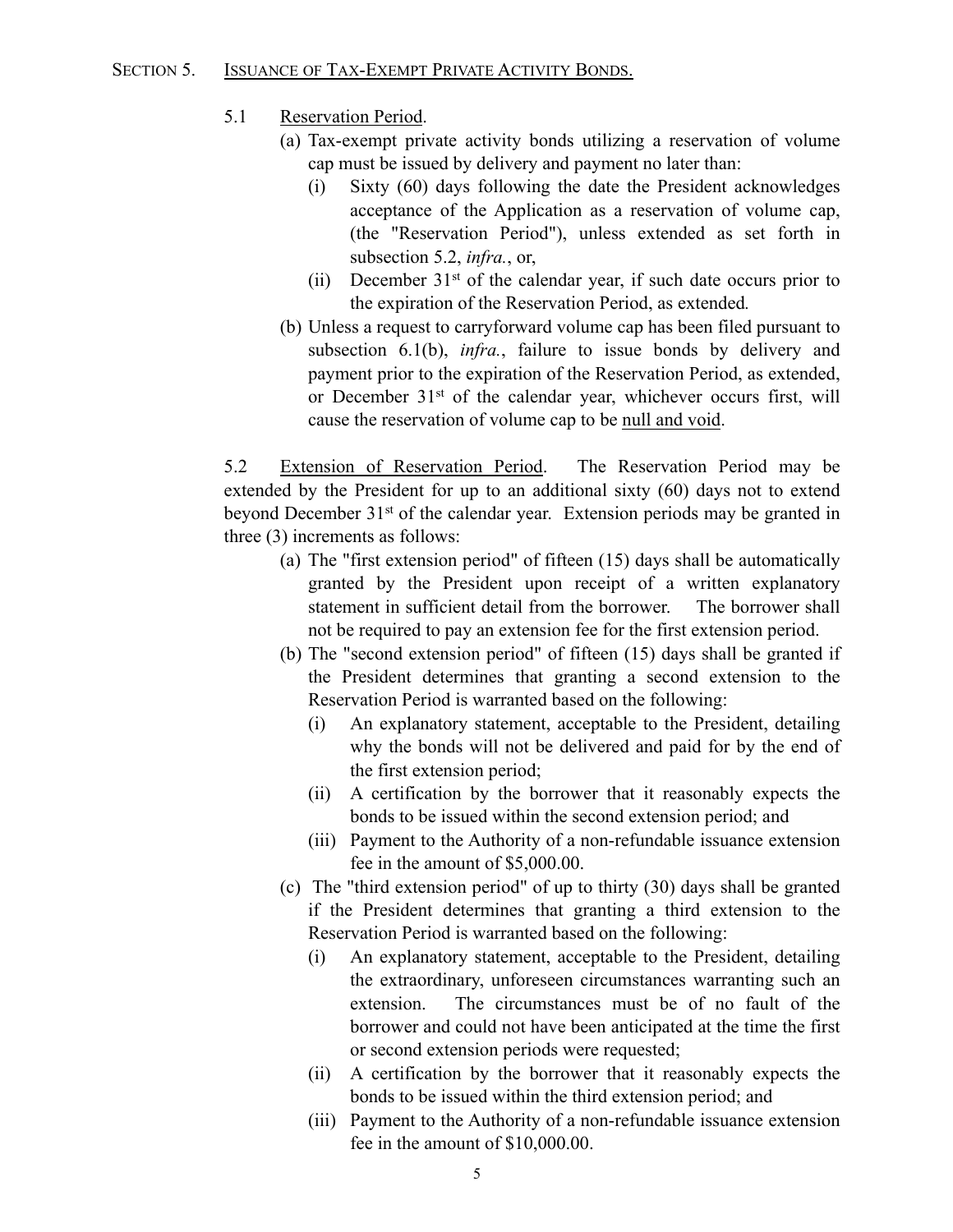## SECTION 6. CARRYFORWARD OF VOLUME CAP.

- 6.1 Issuer's Application to Carryforward Volume Cap ("Carryforward
- Application"). The Volume Cap Allocation Committee will consider:
	- (a) An Issuer's Carryforward Application to carryforward volume cap that will not have been reserved from the General Category allocation as of December 31<sup>st</sup> of the calendar year; or
	- (b) An Issuer's Carryforward Application to carryforward a reservation of volume cap when bonds will not have been issued by delivery and payment prior to December 31<sup>st</sup> of the calendar year pursuant to that reservation.
	- (c) When the purpose is multi-family residential housing, an Issuer can only apply to carryforward volume cap that was previously reserved pursuant to subsection 4.2 or 4.3, *supra*., as to which no bonds will have been issued for delivery and payment prior to December 31<sup>st</sup> of the calendar year of the reservation.
- 6.2 Form and Time for Filing Carryforward Application.
	- (a) Form of application. The carryforward request shall be substantially in the form attached to these regulations as Appendix A-2.
	- (b) Additional Supporting Documentation. The Issuer may file additional documentation in support of its Carryforward Application.
	- (c) Time for filing Carryforward Application. The Carryforward Application, with supporting documentation, must be filed with the President at the address provided in subsection 3.2, *supra.*, no later than the last business day of the calendar year, as recognized by the Secretary of State for the State of Arkansas.
- 6.3 Matters Considered for Determining Carryforward.
	- (a) In addition to the Carryforward Application and supporting documentation filed by the Issuer, the Volume Cap Allocation Committee may review any documentation previously filed with the President, including, but not limited to, an Issuer's Application and the Multi-Family Housing Application, when considering a Carryforward Application.
	- (b) The Volume Cap Allocation Committee may request any information from the Issuer it considers necessary for a carryforward determination.
	- (c) The Volume Cap Allocation Committee will not consider any Carryforward Application prior to the first business day of the calendar year following the calendar year in which the Carryover Application was filed.

6.4 Basis for Determination of Carryforward. The Volume Cap Allocation Committee will base a determination of carryforward upon:

(a) The benefits to the State from the project or activity to be financed, including but not limited to, the creation of jobs, the increased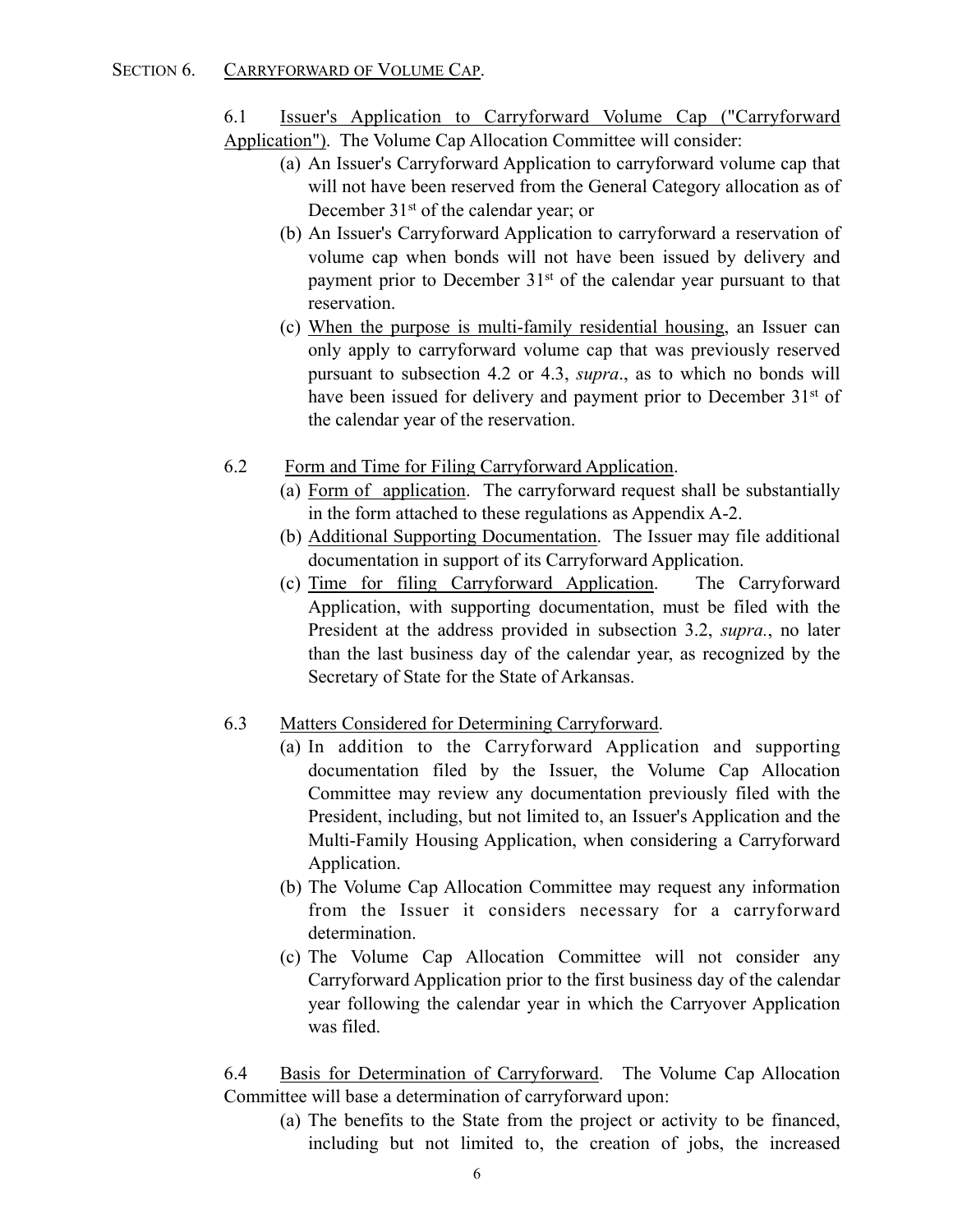availability of capital for housing, the increased availability of educational opportunities, the economic impact of a project, and the impact of the project or activity on the health, safety and welfare of the State;

- (b) The area of the State to be most benefited from the issuance of the bonds, including but not limited to, whether the issuance of the bonds will tend to alleviate conditions in an economically distressed area of the State;
- (c) Whether a project is likely be moved to another state if not timely financed;
- (d) Whether the financing of the project could be delayed until the succeeding calendar year without adverse impact on the project;
- (e) The policy objectives of the State; and
- (f) Such other factors as are deemed appropriate by the Volume Cap Allocation Committee.

6.5 Notice to the Issuer of Determination. No later than 4:30 p.m, Central Standard Time, of the first business day in February of the calendar year following the calendar year in which the Carryforward Application was filed, the President shall provide telephonic, electronic and written notification to the Issuer of the determination by the Volume Cap Allocation Committee with regard to the carryforward requested.

- 6.6 Effect of Denial to Carryforward a Reservation of Volume Cap.
	- (a) If the Volume Cap Allocation Committee does not approve a Carryforward Application filed pursuant to subsections 6.1(b) or 6.1(c), *supra.*, the reservation of volume cap will be deemed to have expired as of the end of the calendar year, and the volume cap related to such an expired reservation may be carried forward pursuant to subsection 6.1(a)*, supra*.
	- (b) The Issuer has the right to appear before the Volume Cap Allocation committee in accordance with Section 8, *infra.*

# 6.7 Duty of Issuer to File Carryforward Election Statement.

- (a) To be effective to carryforward volume cap when the Volume Cap Allocation Committee has granted an application for carryforward, the Issuer must make a valid carryforward election statement, utilizing IRS Form 8328, under the provisions of the federal law.
- (b) The carryforward election statement must set forth the information required and must be filed at the place, in the manner, and by the date required for timely filing of a carryforward election statement under federal tax law as set forth in any federal statute, or in any regulation or published notice or ruling of the Internal Revenue Service.
- (c) A copy of the carryforward election statement must be filed with the President, at the address provided in subsection 3.2, *supra*., at the same time it is filed with the Internal Revenue Service.
- Section 7. DUTY OF ISSUER TO FILE NOTICE OF ISSUANCE OF PRIVATE ACTIVITY BONDS.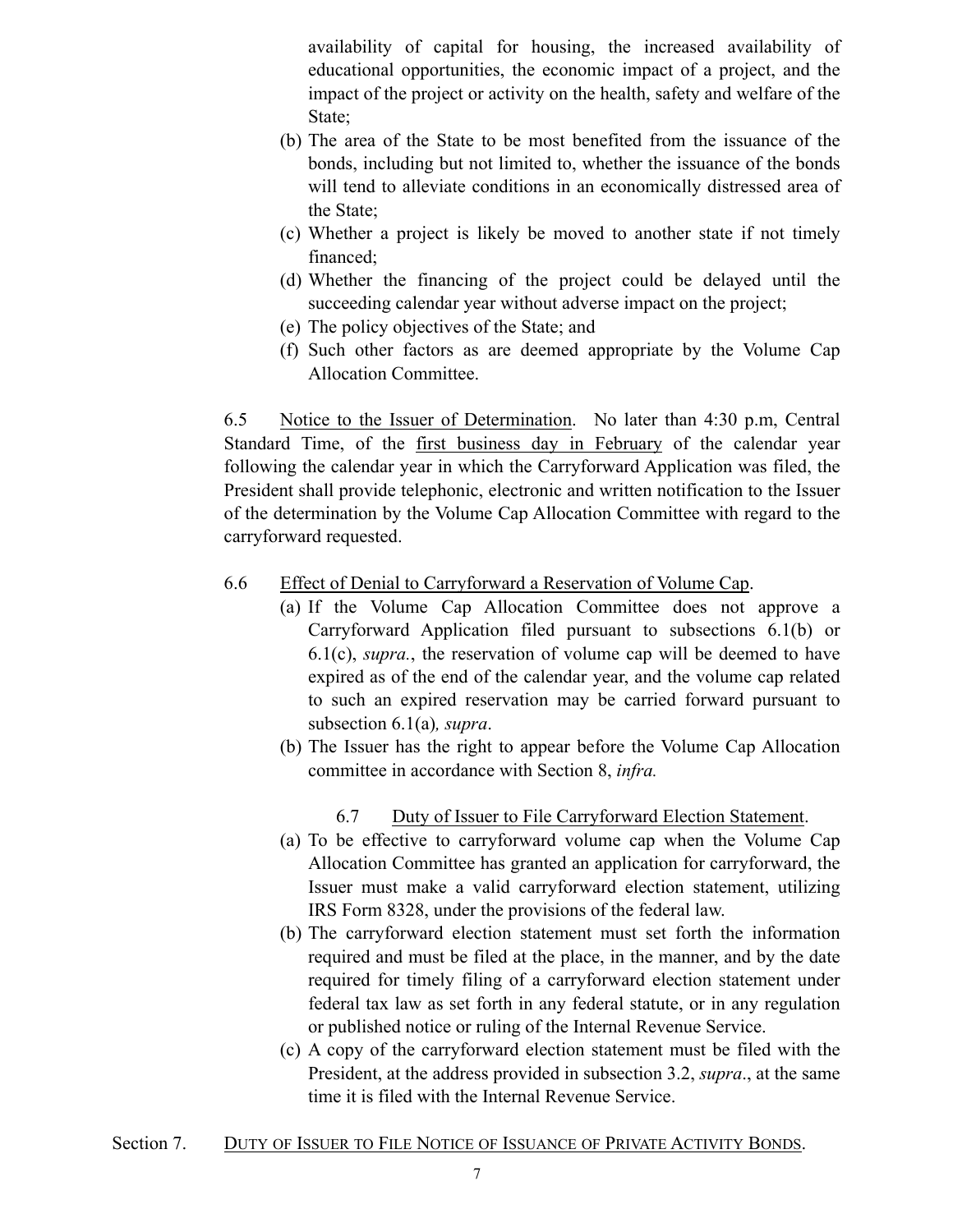7.1 Notice of Issuance of Tax-Exempt Private Activity Bonds. A Notice of Issuance of Tax-Exempt Private Activity Bonds, in substantially the form attached to these regulations as Appendix B-1, shall be filed by the Issuer with the Authority immediately following any issuance of bonds utilizing volume cap.

 7.2 IRS Form 8038. The Issuer must file a copy of IRS Form 8038 and any required attachments which correspond to the Notice of Issuance of Tax-Exempt Private Activity Bonds with the Authority.

 7.3 Certificate of Allocation of Volume Cap. Failure to timely file the Notice of Issuance of Tax-Exempt Private Activity Bonds shall not affect a previous reservation or carryforward of volume cap. However, the President will not issue a "Certificate of Allocation of Volume Cap," in substantially the form attached to these regulations as Appendix C-1, as required by 26 U.S.C.  $\S$  149(e)(2)(F), until receipt of the Notice of Issuance of Tax-Exempt Private Activity Bonds and the corresponding IRS Form 8038 with any attachments.

### SECTION 8. RIGHT TO APPEAR BEFORE THE VOLUME CAP ALLOCATION COMMITTEE.

 8.1 Issuer's Right to Appear. The Issuer has the right to appear before the Volume Cap Allocation Committee when it has been denied a reservation of volume cap from the General Category allocation or a carryforward of volume cap from the General Category allocation.

- 8.2 Procedure.
- (a) Time for Requesting Appearance. The Issuer must file a request to appear before the Volume Cap Allocation Committee within seven (7) days of its receipt of the President's notification that its Application was rejected as a reservation of volume cap from the General Category or its Carryforward Application was not approved as a carryforward of volume cap from the General Category allocation.
- (b) Form of Request. The request for an appearance must be a written statement from bond counsel which must be delivered to the Authority and addressed to:

 Volume Cap Allocation Committee – Personal Appearance Arkansas Development Finance Authority P.O. Box 8023 Little Rock, Arkansas 72203-8023

(c) Date of Appearance. The Volume Cap Allocation Committee will notify the Issuer of the time and date for the appearance.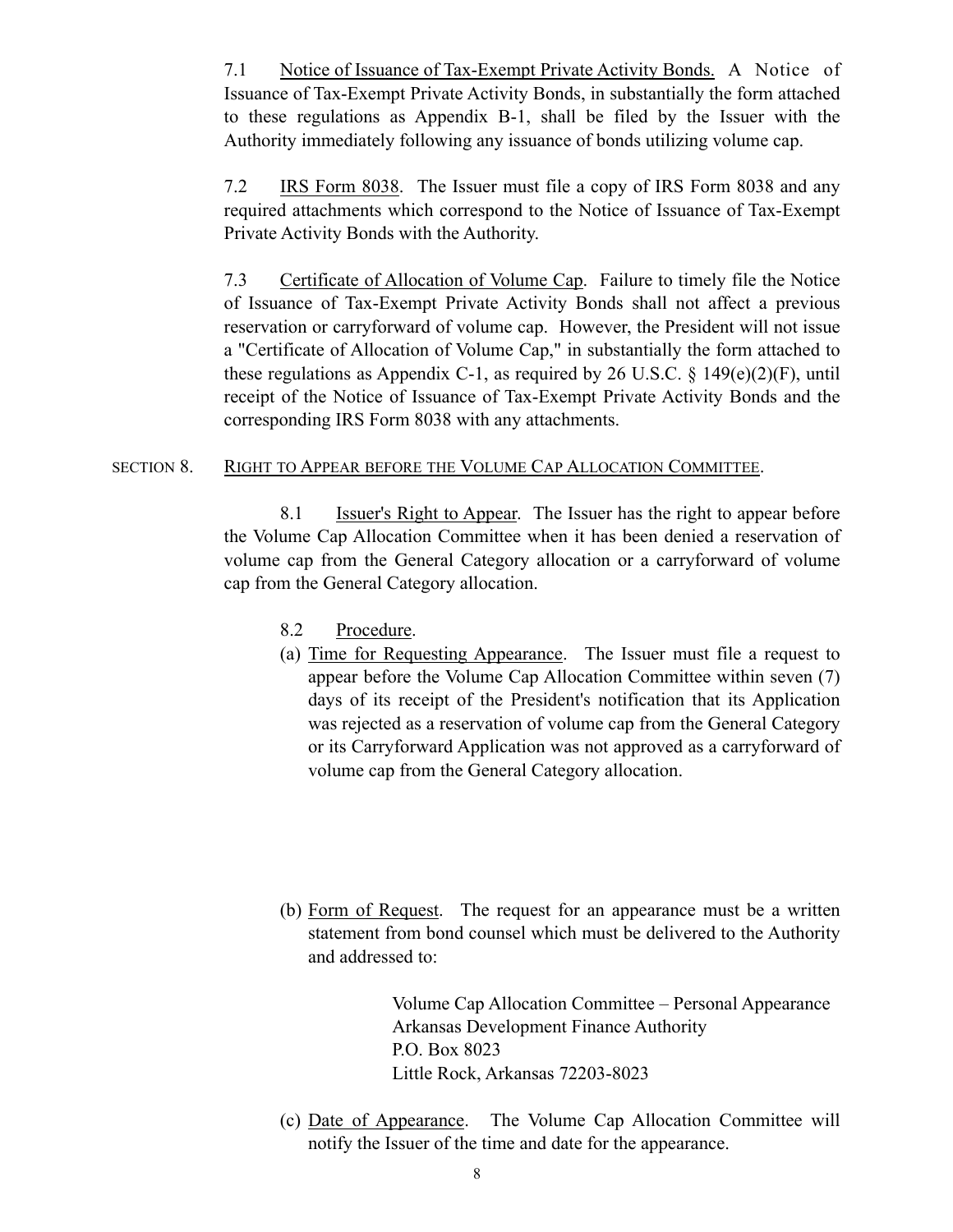- (d) Purpose for the Appearance. The Issuer will be allowed to present the merits of its Application or Carryforward Application, as applicable, and any supporting documentation submitted with its Application or Carryforward Application, as applicable. No additional supporting documentation will be accepted for consideration unless requested by the Volume Cap Allocation Committee.
- (e) Determination following Appearance. The Volume Cap Allocation Committee will have the right to affirm, modify or reverse its previous rejection of the application. The President will notify the Issuer of the determination of the Volume Cap Allocation Committee.

#### SECTION 9. DECLARATION OF VOLUME CAP SHORTAGE.

 9.1 Volume Cap Shortage. A volume cap shortage exists when the aggregate amount of volume cap requested for reservation from the General Category allocation equals or exceeds the volume cap available for reservation within the General Category allocation. For this subsection only, volume cap, requested by an Application that is pending a reservation determination by the Volume Cap Allocation Committee pursuant to subsection 4.3, *supra.,* is considered not available for reservation.

- 9.2 Duties of the President*.*
- (a) The President shall continuously monitor new Application filings together with those Applications pending acceptance/rejection of a reservation of volume cap to determine whether a volume cap shortage exists within the General Category allocation. If the determination of a shortage is made, the President shall issue a Declaration of Volume Cap Shortage.
- (b) The President shall notify the Volume Cap Allocation Committee that he has issued a Declaration of Volume Cap Shortage.
- (c) The President shall cause the Declaration of Volume Cap Shortage to be published in a newspaper with state-wide circulation and on the Authority's internet website.

#### SECTION 10. FORWARD COMMITMENTS.

 10.1 By the President. Upon receipt of an Issuer's letter containing the information listed by subsection 3.4(c) and subsection 3.4(d), *supra.*, as applicable, the President shall have the authority to commit volume cap for reservation from the Authority's statutory allocation, *see* subsection 1.1(a)*, infra.,* for the next succeeding calendar year to a particular bond issue or bond issues. Any such forward commitment shall take precedence over other Applications and shall reserve volume cap, upon the filing of an Application and issuance of taxexempt private activity bonds in accordance with these regulations, in such succeeding calendar year.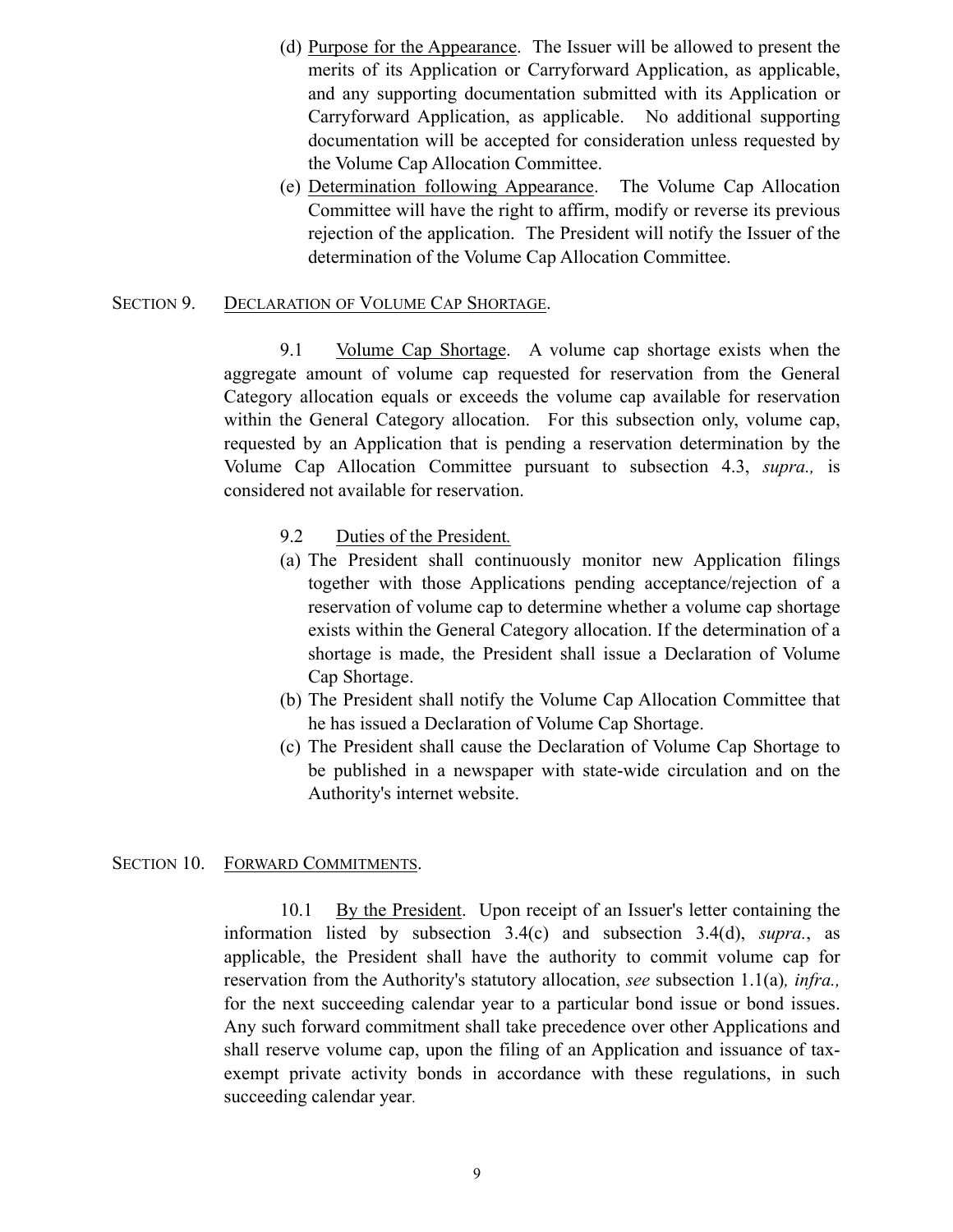10.2 By the Volume Cap Allocation Committee. Upon receipt of an Issuer's letter containing the information listed by subsection 3.4(c) and subsection 3.4(d), *supra.*, as applicable, the Volume Cap Allocation Committee shall have the authority to commit volume cap for reservation from the General Category allocation, *see* subsection 1.1(a)*, infra.,* for the next succeeding calendar year to a particular bond issue or bond issues. Any such forward commitment shall take precedence over other Applications and shall reserve volume cap, upon the filing of an Application and issuance of tax-exempt private activity bonds in accordance with these regulations, in such succeeding calendar year.

SECTION 11. MISCELLANEOUS.

11.1 Amendment of Regulations. These Regulations may be amended from time to time by Resolution of the Authority's Board of Directors in accordance with the requirements of the APA.

11.2 Count of Days. Unless otherwise specifically provided herein, when a number of days is provided herein for action to be taken, it shall be counted as calendar days.

ADOPTED, this day of November, 2007.

## ARKANSAS DEVELOPMENT FINANCE AUTHORITY

 $\mathbf{By:}$ 

Chair

ATTEST:

President

 $\mathcal{L}_\text{max}$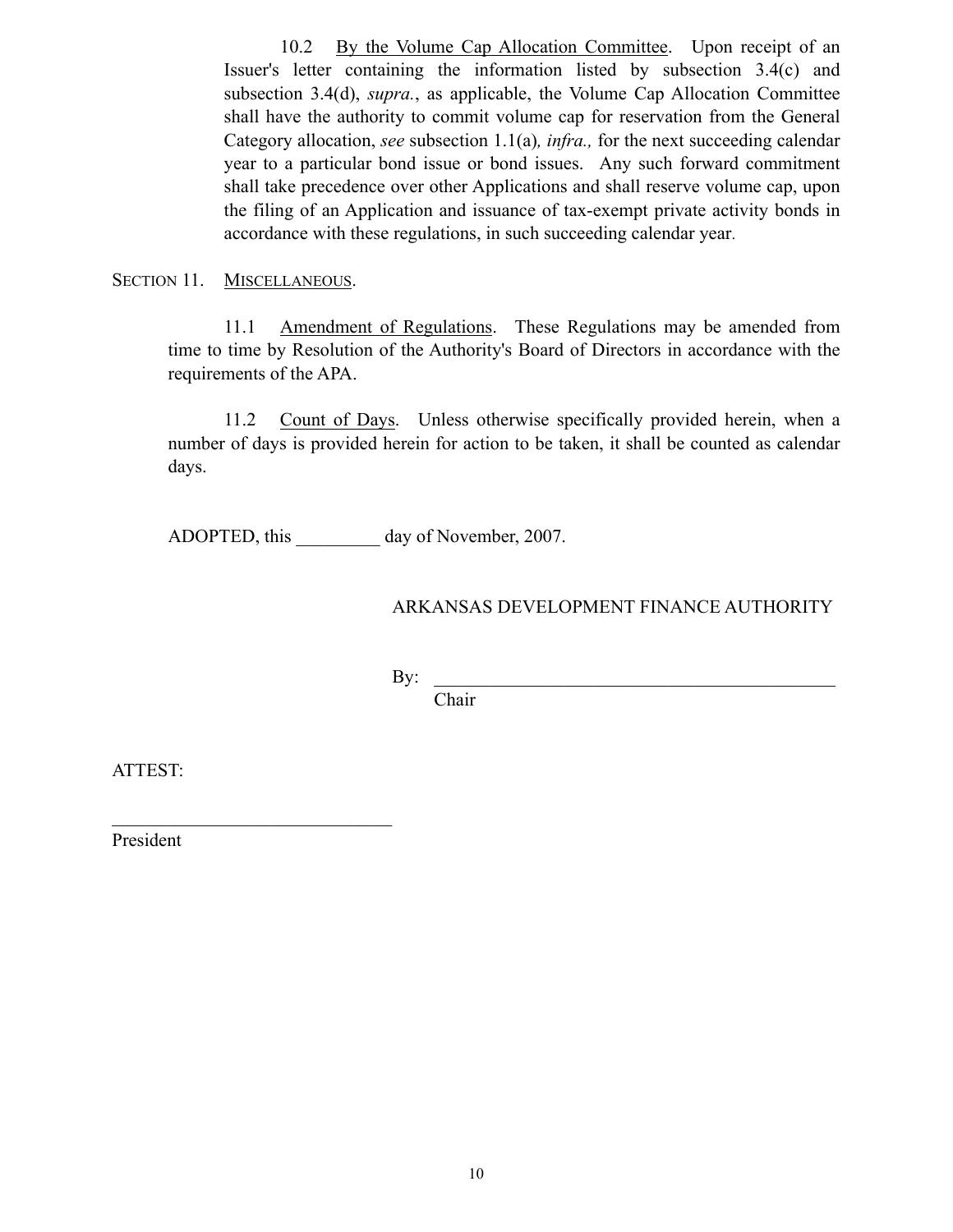## **APPENDIX A-1 APPLICATION FOR RESERVATION OF VOLUME CAP**

| Name of Issuer:                                                                                                              |  |
|------------------------------------------------------------------------------------------------------------------------------|--|
|                                                                                                                              |  |
| Principal Amount of Bonds to be Issued:                                                                                      |  |
|                                                                                                                              |  |
| Amount of Volume Cap Requested:                                                                                              |  |
|                                                                                                                              |  |
| Date Bond Resolution Adopted:                                                                                                |  |
|                                                                                                                              |  |
| Name of Principal User:                                                                                                      |  |
|                                                                                                                              |  |
| Arkansas Statutory Authorization for and<br>Type of Bond:                                                                    |  |
|                                                                                                                              |  |
| Purpose of Bonds; including a description of<br>project (i.e., proposed job creation, location<br>and type of project, etc.) |  |
|                                                                                                                              |  |
| Bond Counsel Name, Address and<br>Telephone Number:                                                                          |  |

By:

Bond Counsel

#### ACKNOWLEDGMENT

The above Application for Reservation of Volume Cap was received by Arkansas Development Finance Authority on \_\_\_\_\_\_\_\_\_\_\_\_\_\_\_\_\_\_\_\_\_\_\_\_\_\_\_\_\_\_\_\_\_\_\_\_\_\_\_\_\_, 200\_\_, \_\_\_\_\_\_\_\_\_\_\_\_ o'clock \_\_\_\_.m.

| Priority Number<br>volume cap in the amount of $$$ | is assigned. The Application is accepted as a reservation of |  |
|----------------------------------------------------|--------------------------------------------------------------|--|
|                                                    |                                                              |  |

Priority Number \_\_\_\_\_\_\_\_\_\_\_\_\_\_\_\_ is assigned. However, acceptance of the Application as a reservation of volume cap is pending:

Determination by the Authority's Board of Directors pursuant to subsection 4.2 of the Third Amended Rules and Regulations Implementing the Law on the Allocation of the State Volume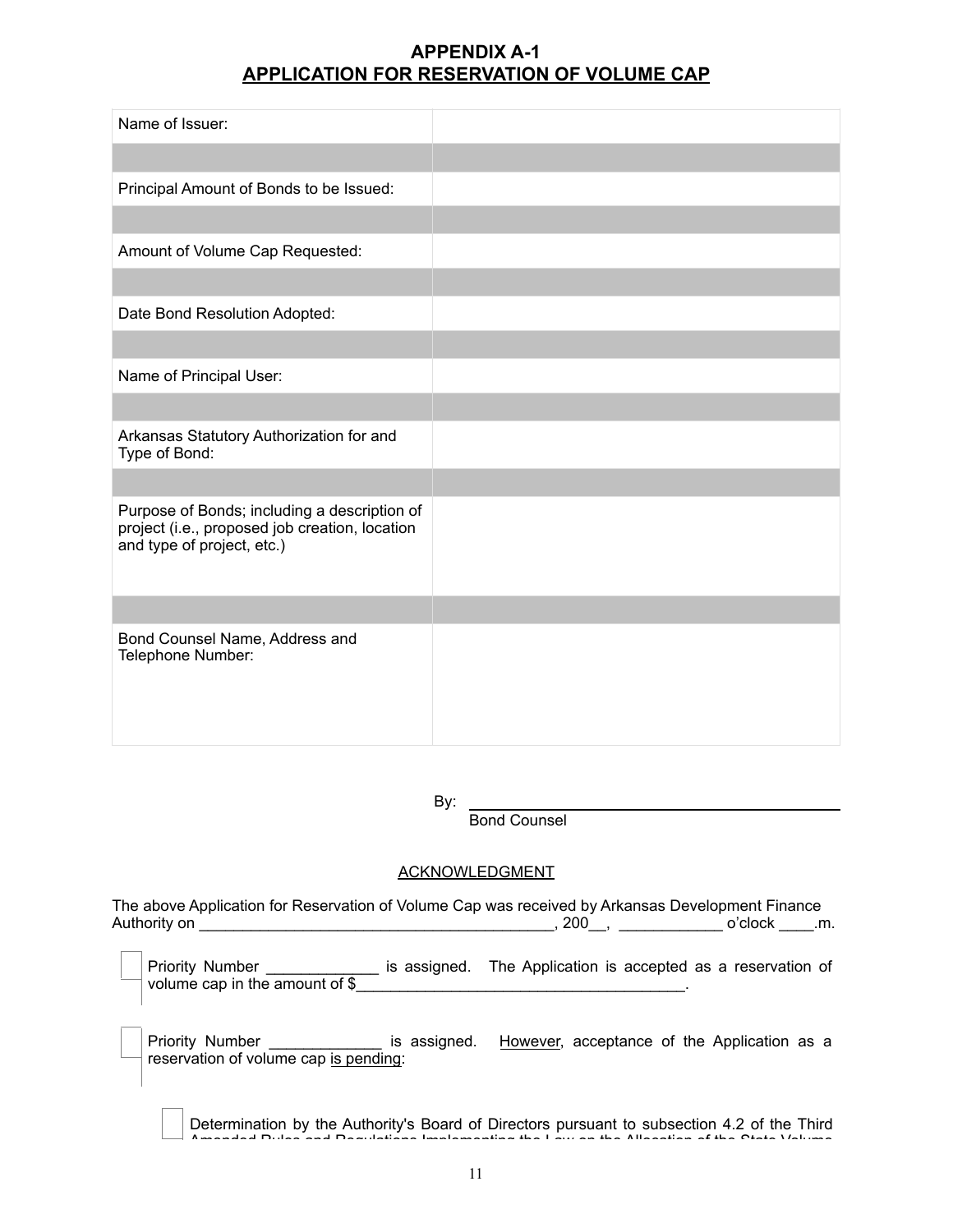| Amended Rules and Regulations implementing the Law on the Allocation of the State Volume<br>Cap for Private Activity Bonds pursuant to Act 1044 of 2001.                                                                                                 |
|----------------------------------------------------------------------------------------------------------------------------------------------------------------------------------------------------------------------------------------------------------|
| Determination by the Volume Cap Allocation Committee pursuant to subsection 4.3 of the<br>Third Amended Rules and Regulations Implementing the Law on the Allocation of the State<br>Volume Cap for Private Activity Bonds pursuant to Act 1044 of 2001. |
| Priority Number __________________ is assigned. However there is no volume cap available for<br>reservation.                                                                                                                                             |
| A Priority Number is not assigned. The Application for Reservation of Volume Cap fails to meet the<br>requirements of subsection(s) 3.4                                                                                                                  |
| <b>Arkansas Development Finance Authority</b>                                                                                                                                                                                                            |

(S E A L) Date Acknowledged:

\_\_\_\_\_\_\_\_\_\_\_\_\_\_\_\_\_\_\_\_\_\_\_\_\_\_\_\_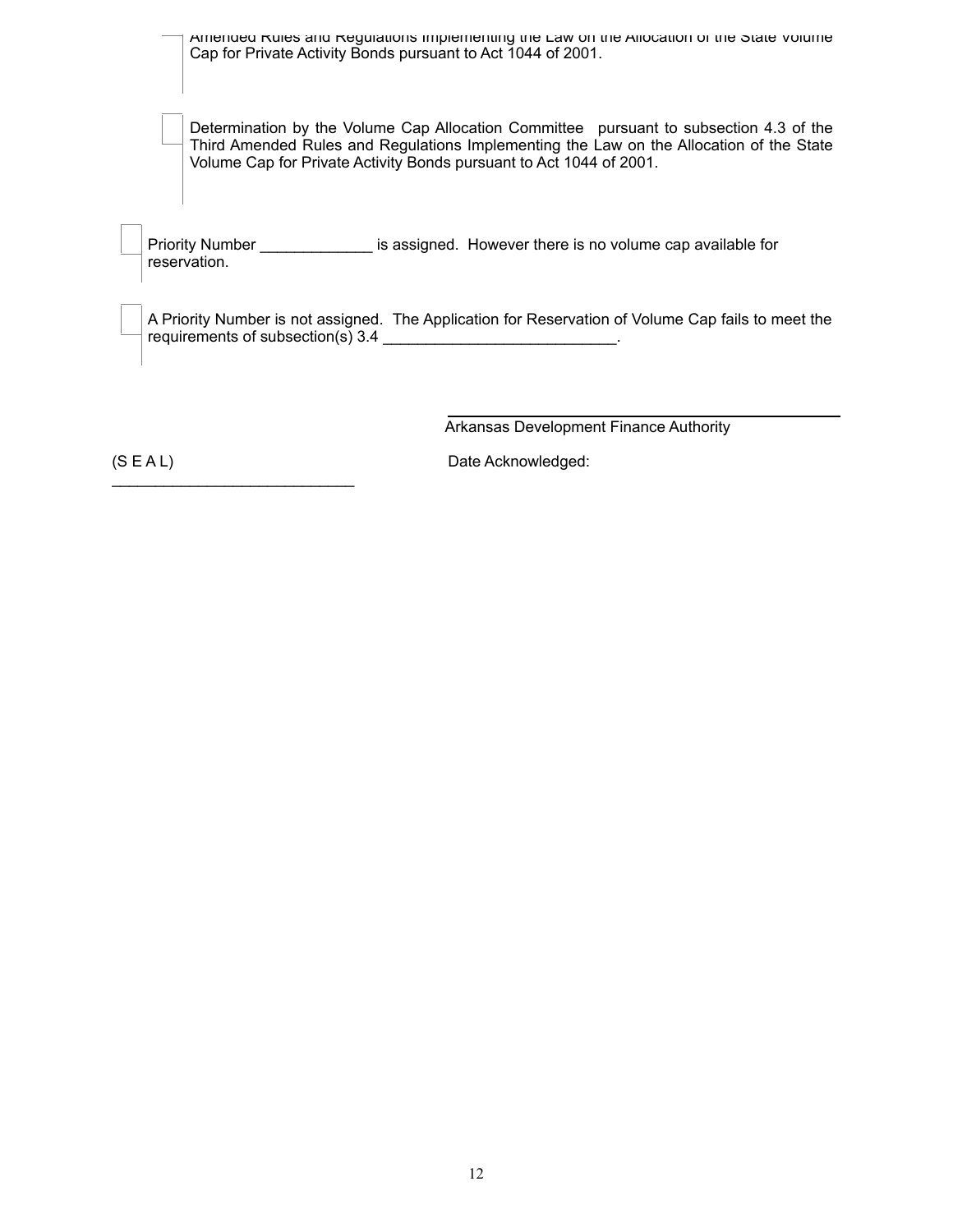## **APPENDIX A-2 APPLICATION TO CARRYFORWARD VOLUME CAP**

| Name of Issuer:                                                                                   |               |
|---------------------------------------------------------------------------------------------------|---------------|
|                                                                                                   |               |
| Amount of Volume Cap requested to be<br>Carryforward:                                             |               |
|                                                                                                   |               |
| Name of Principal User:                                                                           |               |
|                                                                                                   |               |
| Arkansas Statutory Authorization for and<br>Type of Bond                                          |               |
|                                                                                                   |               |
| Carryforward purpose: (26 USC § 146(f))                                                           |               |
|                                                                                                   |               |
| Description of project (i.e., proposed job<br>creation, location and type of project,<br>$etc.$ ) |               |
|                                                                                                   |               |
| If Applicable:<br>a) Date of filing Appendix A-1                                                  | a)            |
| b) Date of Reservation of Volume Cap                                                              | b)            |
| c) No. of Reservation Period<br>Extensions                                                        | $\mathsf{c})$ |
|                                                                                                   |               |
| Bond Counsel name, mailing address,<br>e-mail address, and telephone number:                      |               |

By:

Bond Counsel

### RECEIPT OF APPLICATON TO CARRYFORWARD VOLUME CAP

The above Application to Carryforward Volume Cap is received by the Arkansas Development Finance Authority this \_\_\_\_\_\_\_ day of \_\_\_\_\_\_\_\_\_\_\_\_\_\_\_\_\_\_\_\_\_\_\_\_\_, 200\_\_, \_\_\_\_\_\_\_\_\_\_\_\_ o'clock \_\_\_\_.m.

 $\overline{a}$ 

(S E A L) Arkansas Development Finance Authority Arkansas Development Finance Authority

## **NOTICE OF CARRYFORWARD DETERMINATION**

|                  | Volume Cap in the amount of \$      |     |     |         | is allocated from the |     |
|------------------|-------------------------------------|-----|-----|---------|-----------------------|-----|
| 200              |                                     |     |     |         |                       |     |
| state            | ceiling                             | t o | b e | carried | forward               | b v |
| (Name of Issuer) | set forth in the above application. |     |     |         |                       |     |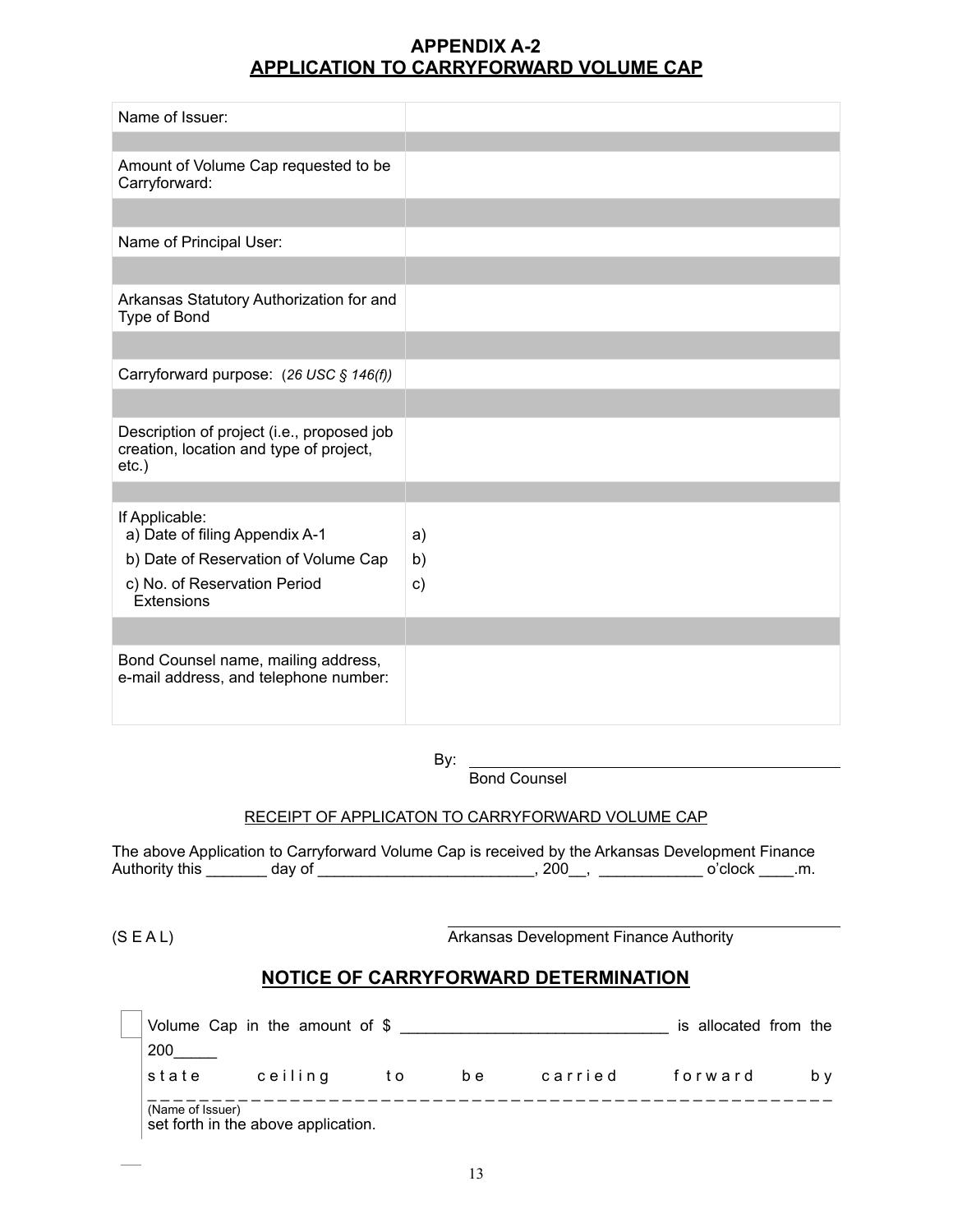|                                                                             |                  | is granted permission to |  |
|-----------------------------------------------------------------------------|------------------|--------------------------|--|
| carryforward<br>volume cap in the amount of \$                              | (Name of Issuer) | previously accepted      |  |
| as a                                                                        |                  |                          |  |
| reservation of volume cap on<br>purpose set forth in the above application. |                  | for the                  |  |

The above Application to Carryforward Volume Cap is denied.

 \_\_\_\_\_\_\_\_\_\_\_\_\_\_\_\_\_\_\_\_\_\_, President Arkansas Development Finance Authority

(S E A L) Date:

 $\overline{a}$ 

# **APPENDIX B-1 NOTICE OF ISSUANCE OF TAX-EXEMPT PRIVATE ACTIVITY BONDS**

| Priority Number(s):                              |  |
|--------------------------------------------------|--|
|                                                  |  |
|                                                  |  |
|                                                  |  |
|                                                  |  |
|                                                  |  |
| Date(s) Application(s) Filed:                    |  |
|                                                  |  |
|                                                  |  |
|                                                  |  |
|                                                  |  |
|                                                  |  |
| Date of Issuance:                                |  |
|                                                  |  |
| Name of Issue:                                   |  |
|                                                  |  |
| Par Amount of Bonds Issued:                      |  |
|                                                  |  |
| Volume Cap Utilized:                             |  |
| Delineate by:                                    |  |
| - Current Year and volume cap amount:            |  |
| - Carryforward allocation by year and<br>amount: |  |
| - Carryforward allocation by year and<br>amount: |  |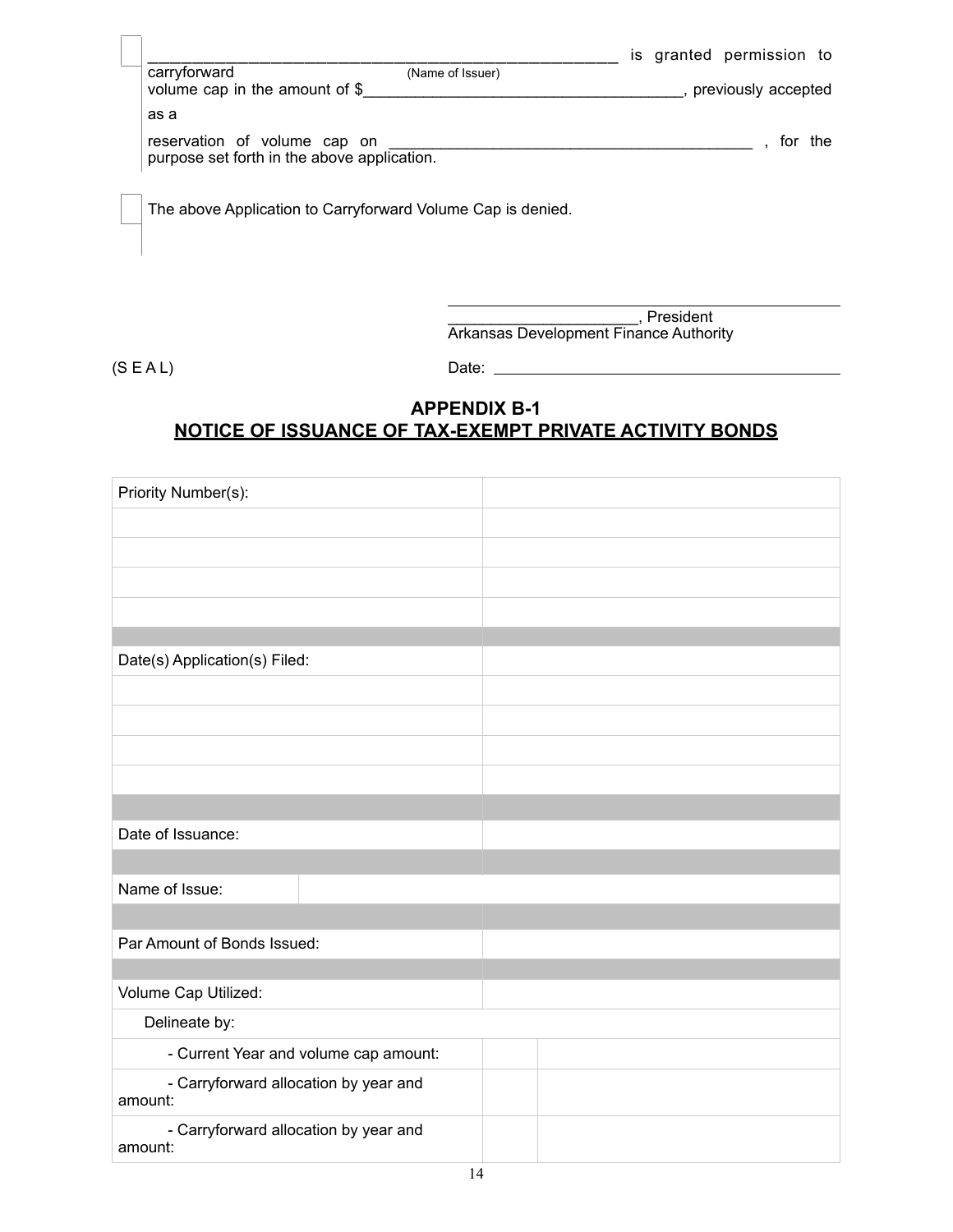| - Carryforward allocation by year and<br>amount:       |                            |                               |    |
|--------------------------------------------------------|----------------------------|-------------------------------|----|
| IRS Form 8038, with required attachments, is attached. |                            | Yes                           | No |
|                                                        |                            |                               |    |
|                                                        | <b>Issuer</b>              |                               |    |
|                                                        |                            |                               |    |
| By:                                                    |                            |                               |    |
|                                                        | (Bond Counsel's Signature) |                               |    |
|                                                        |                            | (Printed Name of Bond Counsel |    |
|                                                        | Address:                   |                               |    |
|                                                        |                            |                               |    |

Telephone Number: